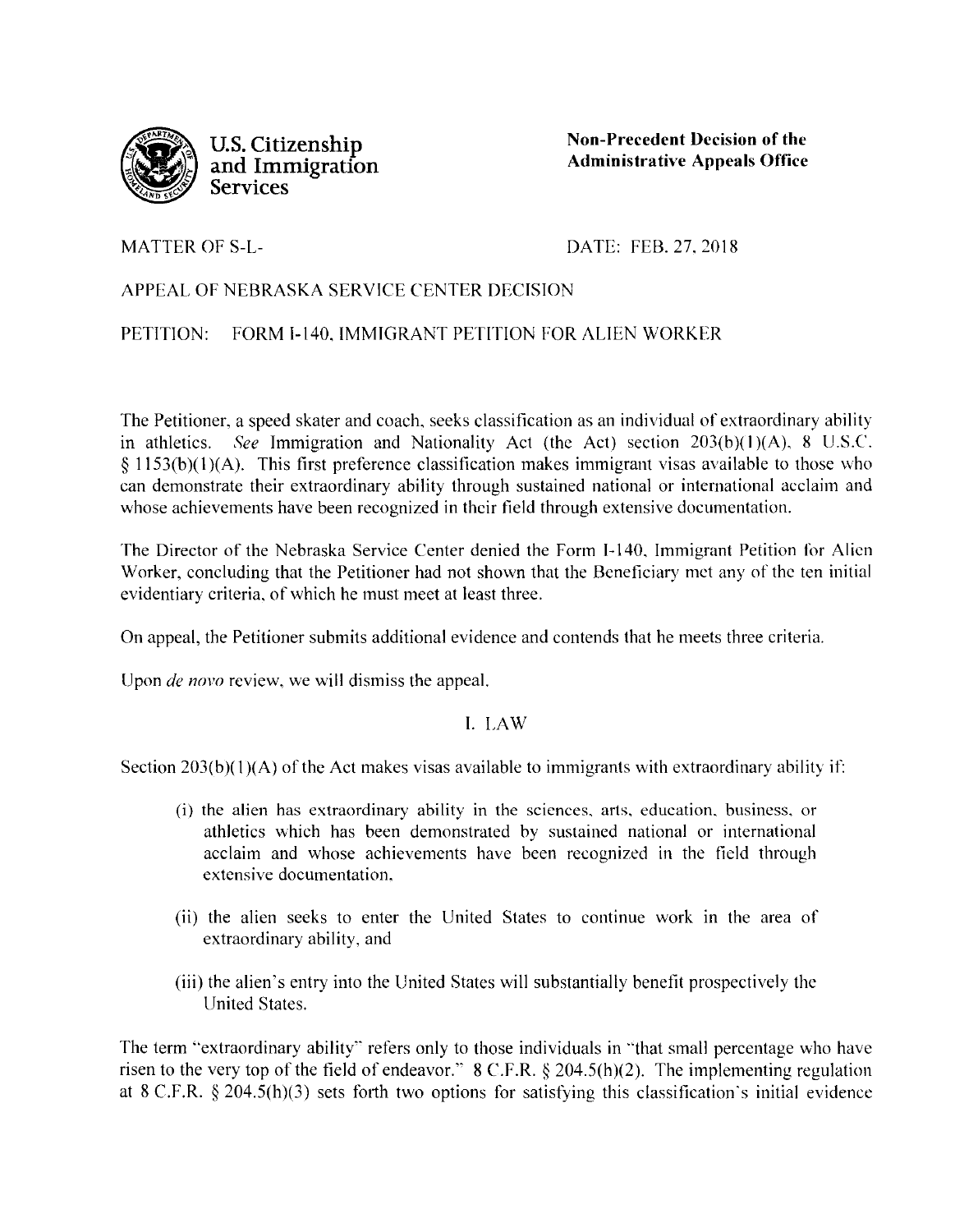.

requirements. First, a petitioner can demonstrate a one-time achievement (that is a major, internationally recognized award). Alternatively, he or she must provide documentation that meets at least three of the ten categories of evidence listed at 8 C.F.R. *§* 204.5(h)(3 )(i)-(x) (including items such as awards, memberships, and published material in certain media).

Where a petitioner meets these initial evidence requirements. we then consider the totality of the material provided in a final merits determination and assess whether the record shows sustained national or international acclaim and demonstrates that the individual is among the small percentage at the very top of the field of endeavor. *See Kazarian v. USCIS*, 596 F.3d 1115 (9th Cir. 2010) (discussing a two-part review where the documentation is first counted and then. if fulfilling the required number of criteria. considered in the context of a tina! merits determination); *see also Visinscaia v. Beers,* 4 F. Supp. 3d 126, 131-32 (D.D.C. 2013): *Rijalv. USCIS.* 772 F. Supp. 2d 1339 (W.D. Wash. 2011). This two-step analysis is consistent with our holding that the "truth is to be determined not by the quantity of evidence alone but by its quality," as well as the principle that we examine "each piece of evidence for relevance, probative value, and credibility. both individually and within the context of the totality of the evidence, to determine whether the fact to be proven is probably true." *Matter of Chawathe, 25 I&N Dec. 369, 376 (AAO 2010).* 

## II. ANALYSIS

The Petitioner is a speed skater and coach. As the Petitioner has not established that he has received a major, internationally recognized award, he must satisfy at least three of the ten criteria at 8 C.F.R. § 204.5(h)(3)(i)-(x). The Director held that the Petitioner had not satisfied any of these criteria. On appeal, the Petitioner asserts that he meets the following criteria: awards at  $8$  C.F.R.  $\S 204.5(h)(3)(i)$ , original contributions under 8 C.F.R.  $\S 204.5(h)(3)(v)$ , and leading or critical role at 8 C.F.R. § 204.5(h)(3)(viii). For the reasons discussed below, the record does not support a tinding that the Petitioner satisfies at least three criteria.

*Documentation of the alien's receipt of lesser nationally or internationally recognized prizes or awards for excellence in the field of' endeavor.* 8 C.F.R. § 204.5(h)(3 )(i).

The Petitioner submitted certificates indicating that he received tirst place in a number of races in the the interval contract and the interval contract and the interval contract and the interval contract of  $\mathbf{r}$ Ukraine between 2003 and 2015. On appeal, the Petitioner submits no new evidence to establish that these events received national or international recognition, a concern noted by the Director. ln addition, the record does not contain corroborating evidence, such as the official results of these competitions, to establish the Petitioner's receipt of the awards. Therefore. the Petitioner has not established that he meets this criterion.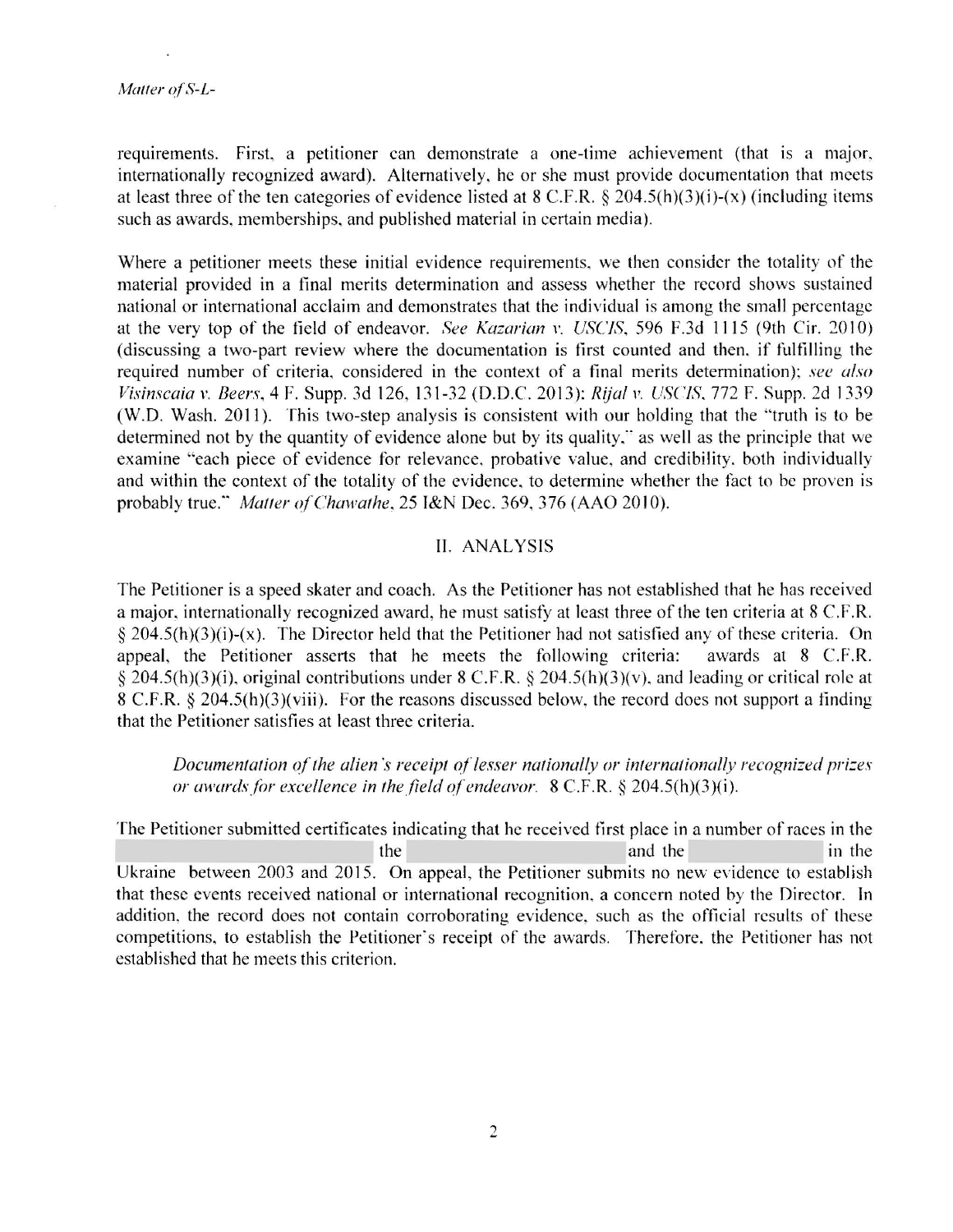.

*Evidence of the alien's original scientific, scholarly, artistic, athletic, or business-related contributions of major significance in the field.* 8 C.F.R. § 204.5(h)(3)(v).

The Petitioner asserts that he meets this criterion due to his ability as a speed skating coach to modify the skates with the proper bend of the blade to enable skaters to maintain their speed \vhen taking sharp turns. The record contains several letters from members of the

indicating that the Petitioner's coaching and blade preparation helped the team members set personal records in the m in 2016. The m in 2016. The record contains two letters from the General Secretary of the who states that the Petitioner ''has incredible skills concerning skates adjustment and sharpening tor short-track and making of special shoes" and that these abilities helped improve the time of the in the in the in 2016.

These letters do not state that the Petitioner's contributions have had an overarching impact in the tield of speed skating. The record does not contain additional evidence indicating that others in the field are utilizing the Petitioner's blade-shaping method. While we acknowledge that the Petitioner's expertise and technical abilities appear to have made a difference for the members of the in 2016, the record does not support a finding that this amounts to original contributions of major significance in the field. Therefore. he has not demonstrated that he meets this criterion.

*Evidence that the alien has performed in a leading or critical role for organizations or establishments that have a distinguished reputation.* 8 C.F.R. § 204.5(h)(3)(viii).

*A* leading role should be apparent by its position in the overall organizational hierarchy and through the role's matching duties. *A* critical role should be apparent from the Beneficiary's impact on the organization or the establishment's activities. The Petitioner's performance in this role should establish whether the role was critical for the organization or establishment as a whole.

| The letters from                       |                     |  |  |  |  |         |  | state that the Petitioner was on the |                                                                                           |  |  |  |                       |                                |  |
|----------------------------------------|---------------------|--|--|--|--|---------|--|--------------------------------------|-------------------------------------------------------------------------------------------|--|--|--|-----------------------|--------------------------------|--|
|                                        |                     |  |  |  |  |         |  |                                      | for more than 14 years. However, the record does not explain the relationship between the |  |  |  |                       |                                |  |
|                                        |                     |  |  |  |  | and the |  |                                      |                                                                                           |  |  |  |                       | Beyond the testimonial letters |  |
| from                                   |                     |  |  |  |  |         |  |                                      | the record does not contain corroborating evidence regarding the nature and               |  |  |  |                       |                                |  |
| length of the Petitioner's tenure with |                     |  |  |  |  |         |  |                                      |                                                                                           |  |  |  | The record also lacks |                                |  |
|                                        | evidence supporting |  |  |  |  |         |  |                                      | claims regarding the Petitioner's participation as a skater or                            |  |  |  |                       |                                |  |
| coach in the                           |                     |  |  |  |  |         |  |                                      | and the                                                                                   |  |  |  |                       |                                |  |

states that in his "last years of active sports [the Petitioner] was spending a lot of time improving technical and tactical skills in Short Track" and he was "an active worker as a coach of the indicates that the Petitioner has over ten years of experience in the "professional preparation of blades" and that the latest example of him utilizing this expertise occurred in 2016, as noted above. where the Petitioner's blade work assisted tour members of the in setting personal best records in their races. While we acknowledge the